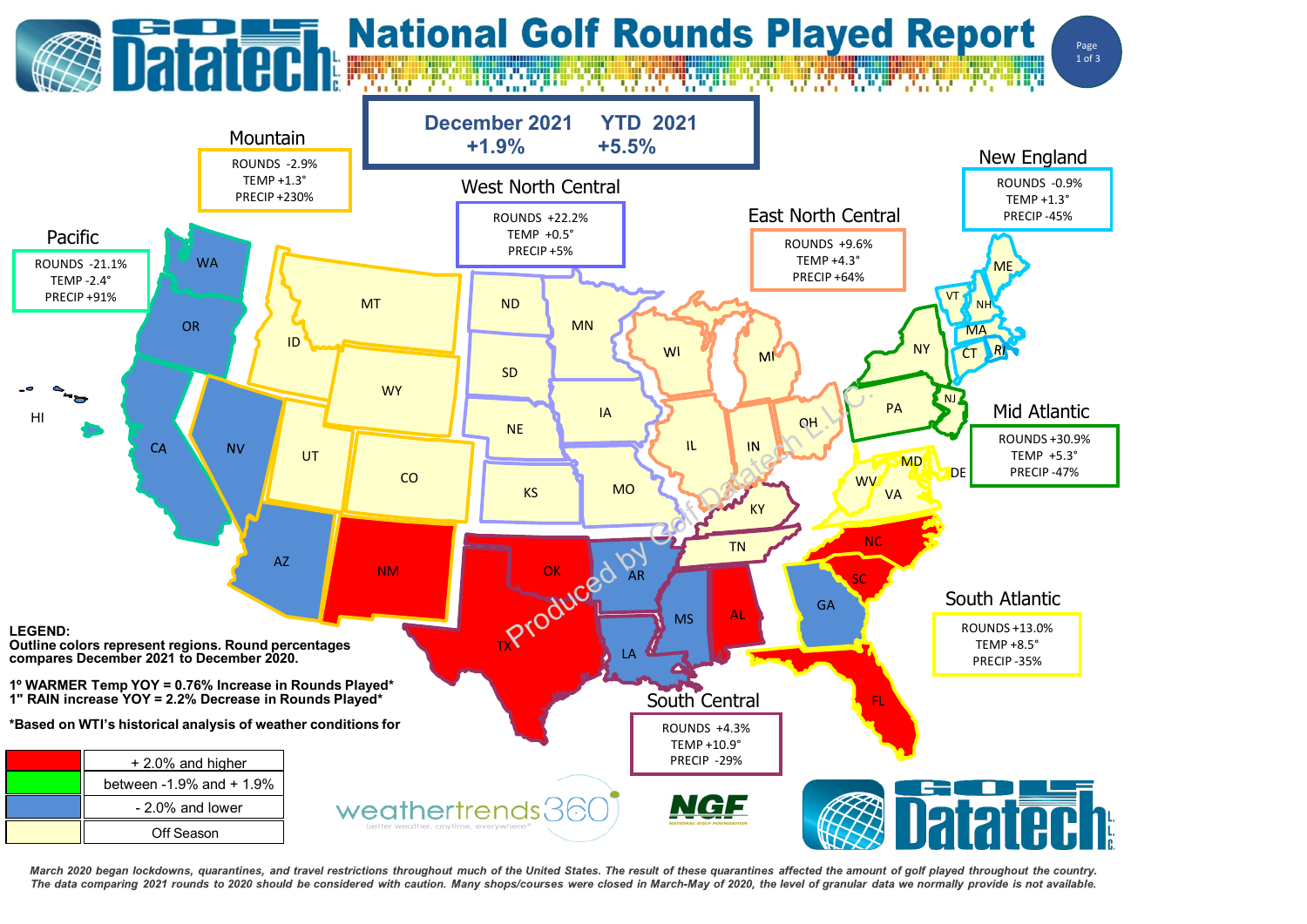## **ESCALE TRANSPORT NATIONAl Colf Rounds Played Report**

Page  $2$  of  $3$ 

## **December 2021**

|                           | DEC.     | YTD     |                           |         |            |                       | DEC.    | YTD     |
|---------------------------|----------|---------|---------------------------|---------|------------|-----------------------|---------|---------|
| <b>PACIFIC</b>            | $-21.1%$ | 13.9%   |                           |         |            | <b>SOUTH ATLANTIC</b> | 13.0%   | 5.8%    |
| CA                        | $-17.7%$ | 13.6%   |                           | DEC.    | <b>YTD</b> | DE, DC, MD            | 34.6%   | 1.3%    |
| Los Angeles               |          | $\star$ | <b>UNITED STATES</b>      | 1.9%    | 5.5%       | Washington/Baltimore  | $\star$ |         |
| <b>Orange County</b>      |          |         | <b>Public Access</b>      | 1.9%    | 6.7%       | <b>FL</b>             | 8.2%    | 6.0%    |
| Palm Springs              |          | $\star$ | Private                   | 2.0%    | 1.1%       | Jacksonville          |         |         |
| Sacramento                |          |         |                           |         |            | Orlando               |         |         |
| San Diego                 |          |         | <b>EAST NORTH CENTRAL</b> | 9.6%    | 5.7%       | Tampa                 |         |         |
| San Francisco/Oakland     |          |         | IL                        | $-7.3%$ | 5.1%       | Palm Beach            |         |         |
| $\mathsf{H}\mathsf{I}$    | $-10.3%$ | 25.9%   | Chicago                   | $\star$ |            | Naples/Ft Myers       |         |         |
| <b>OR</b>                 | $-41.2%$ | 6.3%    | IN                        | 5.5%    | $-8.6%$    | Miami/Ft.Lauderdale   |         |         |
| Portland                  |          | $\star$ | MI                        | $-2.6%$ | 9.9%       | GA                    | $-4.4%$ | $-0.4%$ |
| <b>WA</b>                 | $-42.8%$ | 16.6%   | Detroit                   | $\star$ | $\star$    | <b>Atlanta</b>        | $\star$ |         |
| Seattle                   |          |         | OH                        | 32.0%   | 6.0%       | <b>NC</b>             | 14.0%   | 12.9%   |
|                           |          |         | Cincinnati                |         |            | Greensboro/Raleigh    | $\star$ |         |
| <b>MOUNTAIN</b>           | $-2.9%$  | 2.5%    | Cleveland                 |         |            | <b>SC</b>             | 32.9%   | 13.6%   |
| AZ                        | $-3.9%$  | 3.2%    | WI                        | 48.8%   | 12.6%      | Charleston            |         |         |
| Phoenix                   |          | $\star$ |                           |         |            | <b>Hilton Head</b>    |         |         |
| CO                        | 139.4%   | $-2.1%$ |                           |         |            | Myrtle Beach          |         |         |
| Denver                    | $\star$  | $\star$ | <b>SOUTH CENTRAL</b>      | $4.3\%$ | 1.3%       | VA, WV                | 31.4%   | $-1.7%$ |
| ID, WY, MT, UT            | $-59.1%$ | 1.9%    | <b>AL</b>                 | 8.2%    | 8.9%       |                       |         |         |
| <b>NM</b>                 | 23.2%    | 4.3%    | AR, LA, MS                | 14.8%   | $-3.6%$    | <b>MID ATLANTIC</b>   | 30.9%   | 6.7%    |
| <b>NV</b>                 | $-16.9%$ | 14.0%   | OK                        | 22.9%   | $-16.6%$   | <b>NJ</b>             | 41.0%   | 8.2%    |
| Las Vegas                 |          |         | KY, TN                    | 0.2%    | 3.4%       | <b>NY</b>             | $-5.1%$ | 3.5%    |
|                           |          |         | <b>TX</b>                 | 9.7%    | 4.2%       | New York City         | $\star$ |         |
| <b>WEST NORTH CENTRAL</b> | 22.2%    | 3.5%    | Dallas/Ft. Worth          |         | $\star$    | PA                    | 61.1%   | 9.3%    |
| KS, NE                    | 14.2%    | $-1.2%$ | Houston                   |         | $\star$    | Philadelphia          | $\star$ | $\star$ |
| ND, SD                    | $-34.9%$ | 4.4%    | San Antonio               |         |            | Pittsburgh            |         |         |
| <b>MN</b>                 | $-84.6%$ | 0.3%    |                           |         |            |                       |         |         |
| Minneapolis/St.Paul       | $\star$  | $\star$ |                           |         |            | <b>NEW ENGLAND</b>    | $-0.9%$ | 2.3%    |
| IA, MO                    | 35.7%    | 9.1%    |                           |         |            | CT, MA, RI            | 3.5%    | $-2.6%$ |
| <b>St Louis</b>           |          |         |                           |         |            | <b>Boston</b>         | $\star$ |         |
| <b>Kansas City</b>        |          | $\star$ |                           |         |            | ME, NH, VT            | $\star$ | 15.6%   |

The percentages represent the differences in number of rounds played comparing December 2021 to December 2020.

For more information contact Golf Datatech **golfroundsplayed@golf-datatech.com** 

March 2020 began lockdowns, quarantines, and travel restrictions throughout much of the United States. The result of these quarantines affected the amount of golf played throughout the country. The data comparing 2021 rounds to 2020 should be considered with caution. Many shops/courses were closed in March-May of 2020, the level of granular data we normally provide is not available.